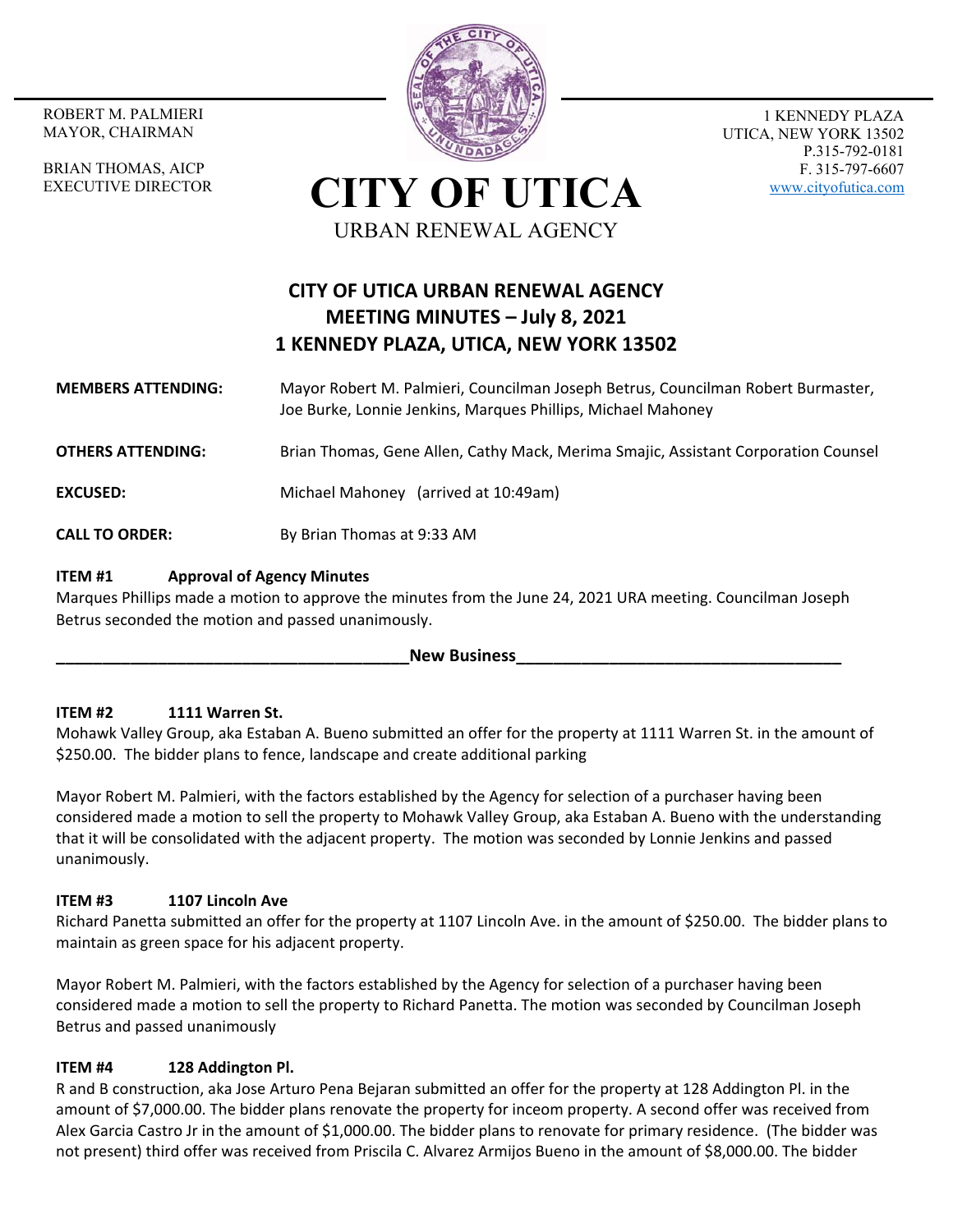plans to renovate for income property. A fourth offer was received from Segundo Lendro Mizhirumbay in the amount of \$9,000.00. The bidder plans to renovate for primary residence. A fifth offer was received from Serge M. Jean & Rosie William Jean in the amount of \$7,000.00. The bidder plans to renovate for primary residence.

After coming out of Executive Session, Lonnie Jenkins, with the factors established by the Agency for selection of a purchaser having been considered made a motion to sell the property to Segundo Lendro Mizhirumbay. The motion was seconded by Councilman Robert Burmaster and passed unanimously.

# **ITEM #5 125 Thomas St.**

Lansing St. LLC aka Stanley Cesaire submitted an offer for the property at 125 Thomas St. in the amount of \$9,000.00. The bidder plans renovate the property for income property. A second offer was received from Serafin Vazquez‐ Martinez in the amount of \$8,000.00. The bidder plans to renovate for primary residence. A third offer was received from Edgar Lopez‐Doran in the amount of \$7,000.00. The bidder plans to convert to a two family and renovate for income property. A fourth offer was received from Fransisco Valdez & Altagracip Rodriguez in the amount of \$8,000.00. The bidder plans to renovate for income property (student housing). A fifth offer was received from Nubia Montesdesoca & Felix Mosquera in the amount of \$9,000.00. The bidder plans to convert to a two family and occupy for primary residence. A sixth offer was received from Serge M. Jean & Rosie William Jean in the amount of \$9,000.00. The bidder plans to occupy for primary residence for their (cousin).

After coming out of Executive Session, Marques Phillips, made a motion to Table this property until the next URA Board Meeting. The motion was seconded by Joe Burke and passed unanimously.

## **ITEM #6 139 Addington Pl.**

Aurelio Lopez Duran & Elsa G Cruz Herrera submitted an offer for the property at 139 Addington Pl. in the amount of \$17,000.00. The bidder plans to renovate for primary residence. A second offer was received from Maria V Carangui & Manuel Sisalima in the amount of \$20,000.00. The bidder plans to renovate for primary residence for their step daughter.

Marques Phillips, with the factors established by the Agency for selection of a purchaser having been considered made a motion to sell the property to Bidder #2 Maria V Carangui & Manuel Sisalima. The motion was seconded by Lonnie Jenkins and passed unanimously

## **ITEM #7 124 Thomas St.**

Fabian Vanegas & Rosa Angamarca submitted an offer for the property at 124 Thomas St. in the amount of \$36,000.00. The bidder plans renovate for primary residence. **A second** offer was received from Manuel Gonzalez Silva in the amount of 25,000.00. The bidder plans to renovate for income property. **A third** offer was received from Jason Tadlock & Brooke Roman‐DiMare in the amount of \$31,000.00. The bidder plans to renovate for primary residence. **A fourth** offer was received from David tamba & Auugustine Garbo in the amount of \$20,000.00. The bidder plans to renovate for primary residence. **A fifth offer** was received from Rafael C. Rodriguez & Yariza Santos De Rodrigues in the amount of \$31,000.00 the bidder plans to occupy for primary residence. **A sixth offer** was received from Sade Walker & Alwayne Lawrence in the amount of \$30,000.00. The bidder plans to occupy for primary residence. **A seventh offer** was received from Alejandrina De Luna &Leswin E. Cobn in the amount of \$33,000.00. The bidder plans to occupy for primary residence. **An eighth offer** was received from Brian Miranda in the amount of \$31,000.00. The bidder plans to occupy for primary residence. **A ninth offer** was received from Jose F Baez Sosa in the amount of \$33,000.00. The bidder plans to occupy for primary residence. **A tenth offer** was received from Jorge Ochoa & Bahar Mohamed in the amount of \$20,000.00. The bidder plans to occupy for primary residence. (This bidder was not present). **An eleventh offer** was received from Hoi Vu in the amount of \$30,000.00. The bidder plans to occupy for primary residence. (This bidder was not present). **A twelfth offer** was received from Eliezer Estrella in the amount of \$25,000.00. The bidder plans to occupy for primary residence. **A thirteenth offer** was received from Saul Guzman Lara & Anyeline Perez De Guzman in the amount of \$32,000.00. The bidder plans to occupy for primary residence.